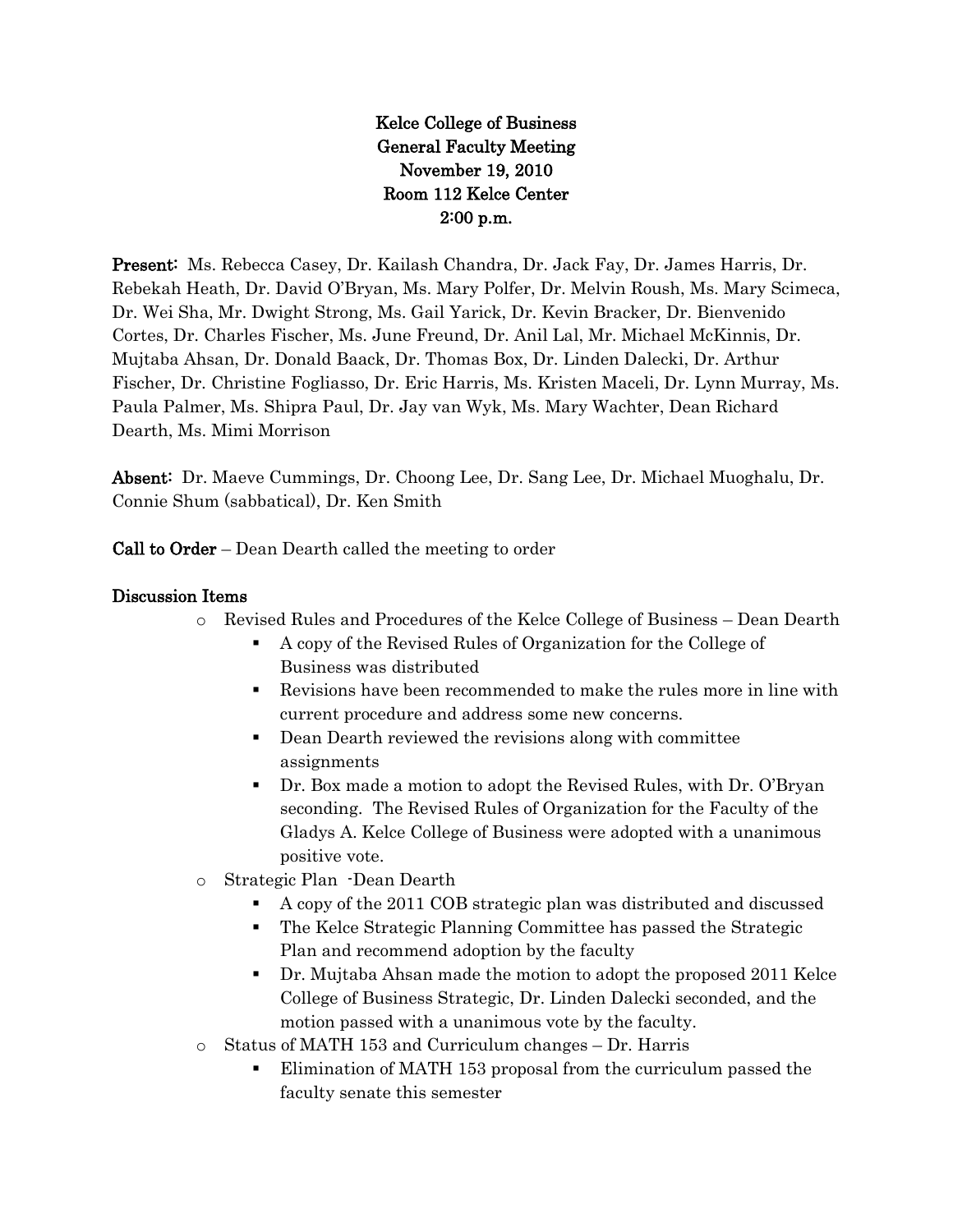- Dr. Eric Harris announced that MGMKT 310 (Basic Quantitative Business Methods) has been added to MGMKT schedule of courses for spring 2011 semester. Ms. Paul will be teaching 3 sections of this course.
- New catalog copy will include elimination of MATH 153 and add MGMKT 310 to the CBK for COB majors. MGMKT 310 is a prerequisite for Intermediate Microeconomics and Quantitative Decision Making
- Dr. O'Bryan announced that there is now a University-wide Math Task Force that will be asking for input from faculty on what general education math offerings should be.
- o College Committees Dean Dearth
	- Complete Committees list for AY 2011 was distributed
	- A complete document of committees is required by the AACSB review team
	- Faculty are asked to provide input to make sure the list is complete
- o Dean Search Update Dr. O'Bryan
	- Dr. O'Bryan gave an update on the Dean Search status copy of proposed ad was distributed
	- Search committee members are: Chris Fogliasso , Maeve Cummings, Kevin Bracker, Bruce Dallman, Katie Aikins (student), David O'Bryan, Blake Bard
- o Provost Meeting with Departments Scheduled for SP 2011 semester (See Chairs for dates for each department)
- $\circ$  President and Provost Meeting with Dean, Chairs and Faculty March 2, 2011 (3:00 – Dean, 3:30 – Chairs, 4:00 – Faculty). All meetings will be held in 121 Kelce.
- o Commencement Obligations and Possible Changes
	- Faculty were reminded that the Provost expects faculty to attend at least one commencement each year
	- December Commencement will be just one commencement for all colleges
	- There is a possibility that May commencement could include separate ceremonies for each college.
- o Faculty Development Seminars for Spring
	- Feb 10, 2011 Mr. Charles Olcese will talk about International Programs with a focus on faculty and student exchange between 12.00 and 1.00 PM
	- March 29, 2011 Ms Susan Dellasega and Mr. Chris Fluery will talk about Technology upgrades in the classroom between 12.00 and 1.00 PM.
	- Pizza will be provided by the Dean's Office both days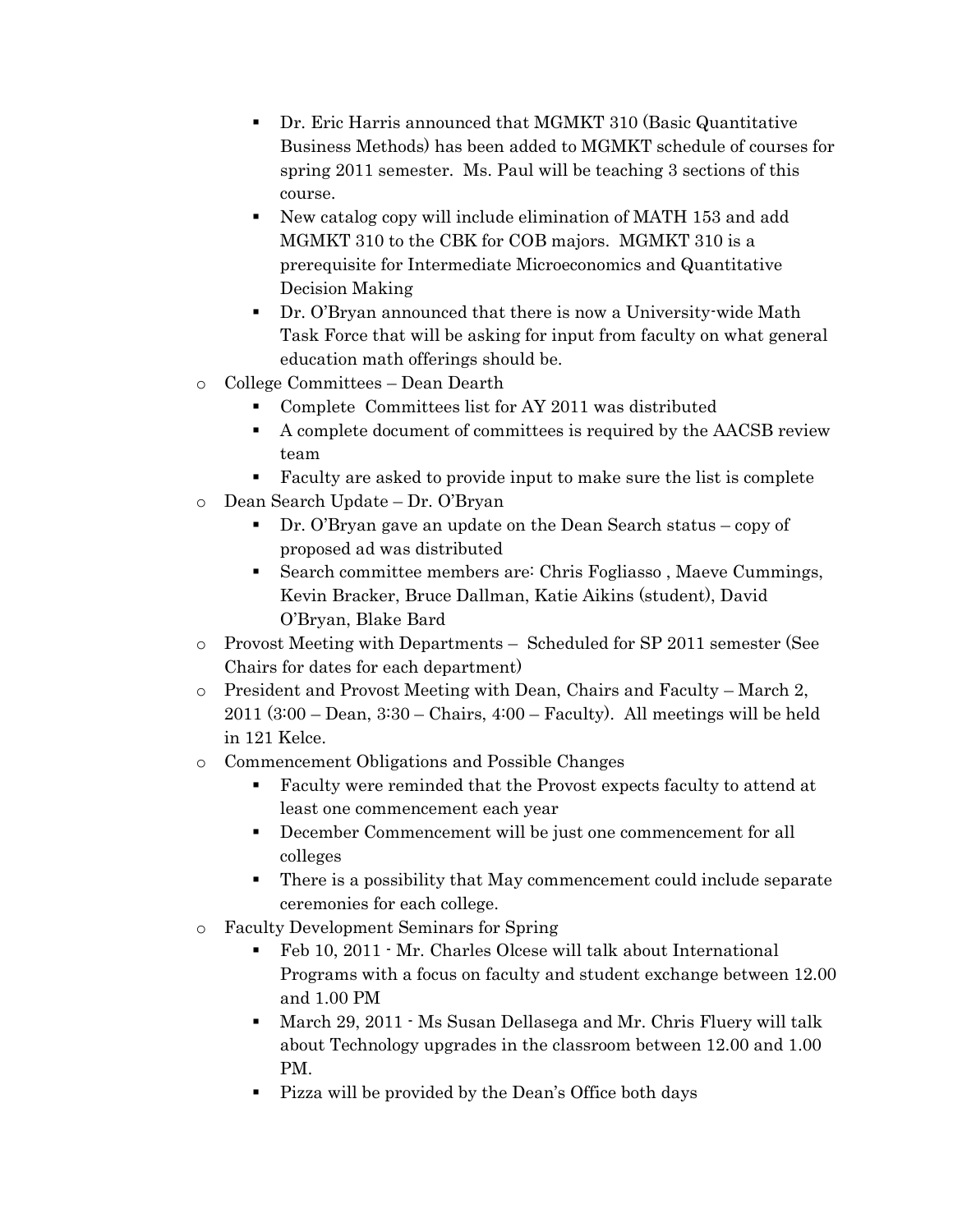### Discussion of AACSB Issues

- o AACSB Coordinator for Kelce Dr. Harris
	- Next semester (SP 2011) there is a significant filing report that will be completed for AACSB.
	- AQ/PQ standards will need to be provided in this required filing.
		- PQ Standard- Update Mrs. Casey
			- o Ms. Casey gave update on PQ standard committee
			- o Will give additional update at January Faculty Meeting
		- AQ Standard Update Dr. Harris
			- o The AQ Report needs to be completed for AACSB by the Spring 2011 semester
			- o Standards have been scrutinized by the committee (J. Harris, D. Baack, E. Harris, K. Bracker)
			- o Proposed standard will be e-mailed to faculty after final committee meeting - no later than January 2011
	- Program Exclusion Ad Hoc Committee Dr. A. Fischer will chair this committee (A. Fischer, G. Yarick, K. Bracker)
	- Peer and Aspirant School Ad Hoc Committee Dr. Murray will chair this committee (K. Maceli, W. Sha, L. Murray)
		- Will give update at January Faculty meeting
	- Diversity Statement Committee to be selected
	- Ethical Statement Committee to be selected

# Reminders

- o Faculty Office Hours 10 hours outside of class during times accessible to the student
- o Faculty Vitae Due at the start of the Spring Semester submitted electronically on AACSB form
- o Course Syllabi Due at the start of the semester to be submitted to the Dean's office electronically
- o Youngman Grant Applications due February 1. Applications will be emailed to faculty in January.

# Upcoming Events

- o Fall Commencement (all colleges) December 17
- $\circ$  Kelce College Faculty Meeting January 13 11:00 a.m.
- o Spring Classes Begin January 18
- o Summer and WF schedules due February 15
- o Apple Day March 3
- o Spring Break March 21-27
- o SPTE Administration April
- o Early Enrollment April 15